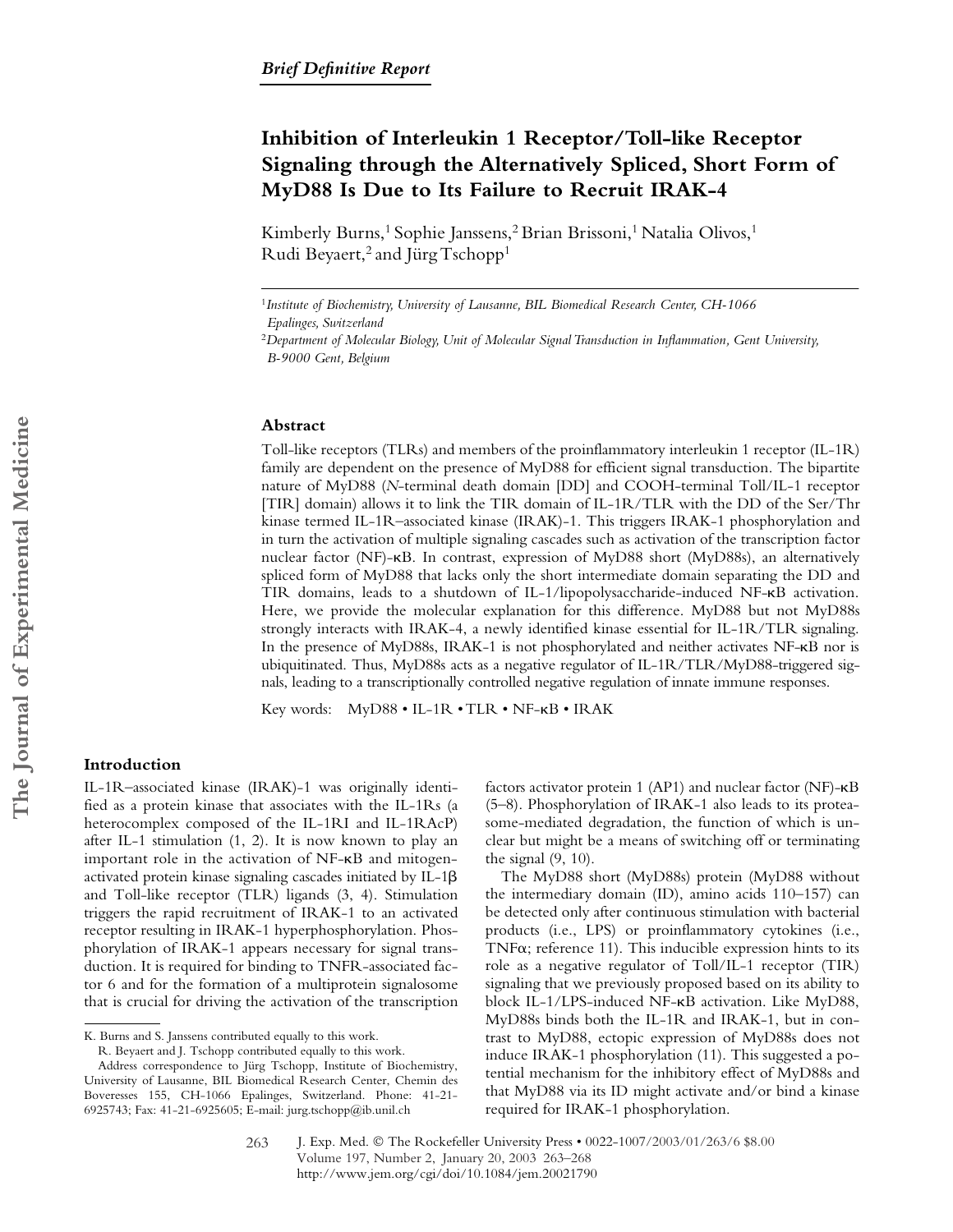### **Materials and Methods**

*Biological Reagents and Cell Culture.* Recombinant mouse TNF $\alpha$  and IL-1 $\beta$  were provided by Apotech and Sigma-Aldrich, respectively. The source of the various antibodies used in this study is as follows: anti-Flag/M2 (Eastman Kodak Co.), anti– vesicular stomatitis virus (VSV; Sigma-Aldrich), anti–IRAK-1 (Qbiogene or Santa Cruz Biotechnology, Inc.), anti-MyD88 (ProSci Inc.), and anti-E (Amersham Biosciences) antibodies. 293T and the embryonic cell lines were maintained in DMEM Glutamax supplemented with 10% fetal calf serum and 100  $\mu$ g penicillin/streptomycin.

Generation of  $MyD88^{-/-}$  Mouse Embryo Fibroblasts (MEFs). D14 MEFs from  $MyD88^{-/-}$  were transformed by transfection with a vector encoding the SV40 T antigen (provided by F. Radtke, Institute Ludwig, Epalinges, Switzerland). These cells were then reconstituted with MyD88, MyD88s, or empty vector by retroviral infection. Populations of MyD88 or MyD88s reconstituted cells (called MEF<sup>+</sup> MyD88 and MEF<sup>+</sup> MyD88s, respectively) were selected with 1  $\mu$ g/ml puromycin.

*Expression Vectors and Yeast 2 Hybrid Constructs.* Expression vectors encoding IRAK-1, IRAK-1 D340N, MyD88, and MyD88s have been previously described (11, 12). IRAK-4 was PCR amplified from an expressed sequence tag (EST) clone and inserted into pCRIII containing an  $NH_2$ -terminal Flag or a VSV tag, or inserted into pGAD10. Kinase-dead mutants of IRAK-4 (IRAK-4KK213AA or IRAK-4D311N) were generated by double PCR and inserted into a pCRIII vector with an  $NH_2$ -terminal tag. pGBT9 MyD88, pGBT9 MyD88-N (amino acids 1–172), and pGBT9 MyD88-TIR (amino acids 161–296) expressing pGALDB (the GAL4 DNA-binding domain) fused to full-length MyD88 or the indicated deletion mutants have been described previously (13). pGBT9 MyD88-ID (amino acids 110–157) and pGBT9 MyD88-death domain (DD; amino acids 1–110) were prepared by inserting PCR-generated fragments into pGBT9. The sequence of all PCR-generated cDNAs were confirmed by DNA sequencing. pGAD10 IRAK-4–expressing Gal4AD-IRAK4 (a fusion protein of GAL4 transcription activation with full-length IRAK-4) was made by inserting IRAK-4 cDNA as an EcoRI fragment into pGAD10.

*Yeast 2 Hybrid Interaction Studies.* Interaction of full-length IRAK-4 with different deletion mutants of MyD88 was evaluated by yeast 2 hybrid interaction studies, performed as previously described (14). In brief, yeast cells of the *Saccharomyces cerevisiae* strain HF7c were cotransformed with the pGAD10 IRAK-4 and pGBT9 MyD88 or pGBT9 fused to different MyD88 deletion mutants (schematically illustrated in Fig. 3 B). Transformation efficiency was verified by growth on appropriate synthetic media using Trp and Leu selection markers. Protein interaction was revealed by His auxotrophy and assessed by  $\beta$  galactosidase expression filter assays.  $++$  indicates strong color development within 60 min of the assay and  $-$  indicates no development of color within 24 h. All pGBT9 MyD88 fusion proteins were negative for autoactivation.

*Immunoprecipitation and Kinase Assays.* Transfected 293T cells were lysed in lysis buffer (1% NP-40, 20 mM Hepes, pH 7.9, 250 mM NaCl,  $20 \text{ mM } \beta$  glycerophosphate,  $10 \text{ mM } N_A$ F,  $1 \text{ mM }$ sodium orthovanadate, 2 mM dithiothreitol, 1 mM EDTA, and a protease inhibitor cocktail). After lysis, the cell extracts were incubated with one of the following antibodies for 2 h at  $4^{\circ}$ C: 1  $\mu$ g anti-M2, anti-VSV, anti-IRAK-1, or anti-E preincubated with protein G Sepharose. After incubation the beads were washed six times with lysis buffer, separated by SDS-PAGE, transferred to nitrocellulose, and analyzed by immunoblotting.

For the kinase assays, transiently transfected HEK 293T cells were lysed in 500  $\mu$ l of 20 mM Tris, pH 7.5, 50 mM KCl, 5 mM MgCl<sub>2</sub>, 400 mM NaCl, 2 mM dithiothreitol, 1% Triton X-100, 20% glycerol, and protease and phosphatase inhibitors. IRAK-1KD was immunoprecipitated for 2 h at  $4^\circ$ C with an anti–IRAK-1 antibody (Qbiogene), followed by the addition of protein A trisacryl (Pierce Chemical Co.). Immune complexes were washed twice with lysis buffer and twice with kinase buffer containing 20 mM Tris-HCl, pH 7.5, 50 mM KCl, 2 mM  $MgCl<sub>2</sub>$ , 2 mM  $MnCl<sub>2</sub>$ , 5% glycerol, and protease inhibitors. After the last wash, immune complexes were resuspended in  $40 \mu l$ kinase buffer. For each kinase reaction  $10 \mu l$  of the respective immune complexes were mixed with 5  $\mu$ Ci of [ $\gamma$ -<sup>32</sup>P] ATP (3,000 Ci/mmol) in a total volume of  $25 \mu$ l. Reactions were allowed to proceed for 15 min at 30°C and then directly analyzed by SDS-PAGE and autoradiography. A reaction without ATP added was set up in parallel and analyzed by Western blot to estimate the input.

#### **Results and Discussion**

*The ID of MyD88 Is Critical for IRAK-1 Phosphorylation.* Initially, to prove that MyD88's ID is indeed crucial for IRAK-1 phosphorylation, a MyD88<sup>-/-</sup> MEF cell line was generated and stably reconstituted with MyD88- or MyD88s-expressing vectors, referred to here as MEF MyD88 or MEF<sup>+</sup> MyD88s. The cells were stimulated with IL-1 $\beta$  and IRAK-1 levels were monitored (as a readout for phosphorylation-induced degradation) in total cell extracts by Western blot analysis (Fig. 1 A). As previously reported, IRAK-1 was not activated in MyD88<sup>-/-</sup> cells (15, 16).



**Figure 1.** The ID of MyD88 is critical for IRAK-1 phosphorylation. (A)  $MvD88^{-/-}$ -deficient MEF cell line was reconstituted by retroviral infection with an empty vector, MyD88, or MyD88s expression vectors. Reconstituted populations of cells are referred to as MEF<sup>+</sup> vector, MEF<sup>+</sup> MyD88, and MEF<sup>+</sup> MyD88s and were stimulated with 10 ng/ml IL-1 $\beta$  for 0.5 or 16 h. Total cell lysates were prepared and IRAK-1 levels were monitored by Western blotting with anti–IRAK-1 antibodies. The levels of MyD88 or MyD88s in MEF<sup>+</sup> MyD88 and MEF<sup>+</sup> MyD88s cells were confirmed by Western analysis with anti-MyD88 antibodies (middle). The loading control shows a nonspecific band detected by the anti-IRAK antibody. (B) MEF<sup>+</sup> vector, MEF<sup>+</sup> MyD88, and MEF<sup>+</sup> MyD88s cells were stimulated with IL-1 $\beta$  or TNF $\alpha$  for the indicated times. Reconstitution of MyD88<sup>-/-</sup>deficient MEFs with MyD88 but not MyD88s restores NF-KB signaling as evidenced by IKB degradation, which was monitored by Western analysis with anti-IKB antibodies. In both MEF<sup>+</sup> vector and MEF<sup>+</sup> MyD88s cells the IKB degradation machinery is intact as evidenced by treatment with  $TNF\alpha$ .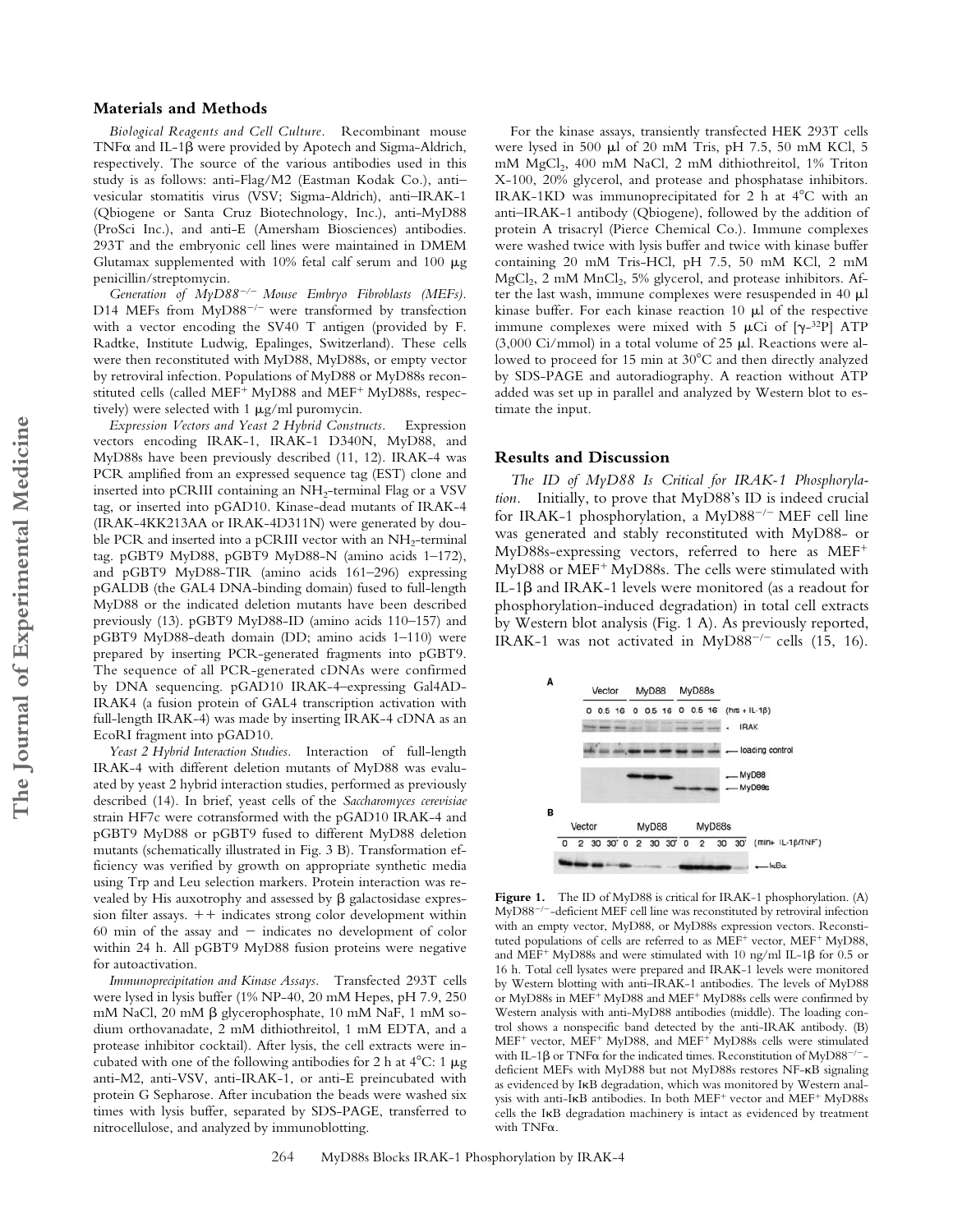However, activation of IRAK-1 was restored in the MEF MyD88 cells as evidenced by the disappearance of IRAK-1 in an IL-1 $\beta$ –dependent manner. Even in the unstimulated MEF<sup>+</sup> MyD88 cells, very little IRAK-1 was detected demonstrating the effect that MyD88 overexpression alone has on IRAK-1 stability. In contrast, IRAK-1 levels in MEF MyD88s cells were comparable to those in control cells, confirming that expression of MyD88s does not trigger IRAK-1 phosphorylation and that the ID is essential for IRAK-1 phosphorylation. The ID of MyD88 is also essential for IL-1ß–induced NF-KB activation, based on the absence of I $\kappa$ B degradation in MEF<sup>+</sup> MyD88s cells stimulated with IL-1 $\beta$  (Fig. 1 B).

*MyD88 Is Required for IRAK-4–induced IRAK-1 Phosphorylation.* For sometime it was speculated that IRAK-1 was phosphorylated via its own kinase activity. However, this idea was challenged by the discovery that a kinase-dead mutant of IRAK-1 (subsequently referred to as IRAK-1KD) was phosphorylated in an IRAK-1–deficient cell line (17). A second kinase was postulated to phosphorylate IRAK-1 and perhaps to activate IRAK-1's own kinase activity. Recently, IRAK-4, so called for its homology to other members of the IRAK-1 family (other members include the kinase-inactive IRAK-2 and IRAK-M/3), was identified as a candidate for the IRAK-1 kinase (18–20). This was based on in vitro kinase assays and the observation that IL-1–induced degradation of IRAK-1 was partially blocked by overexpression of a kinase-inactive mutant of IRAK-4 (20). IRAK-4–deficient mice confirm that IRAK-4 is critical for signaling of IL-1 and TLR ligands (21) and in contrast to other IRAKs, IRAK-4 appears to require its kinase activity for signal transmission (20).

To obtain additional evidence that IRAK-4 is a kinase for IRAK-1, we developed a simple coexpression assay in HEK 293T cells. IRAK-4 was cotransfected with IRAK-1KD (IRAK-1D340N; used because it cannot self-phosphorylate like overexpressed wild-type IRAK-1) and phosphorylation monitored by the appearance of a slower migrating species in SDS-PAGE. As predicted, IRAK-4 induced phosphorylation of IRAK-1KD (Fig. 2 A). That phosphorylation was specifically induced by IRAK-4 was confirmed by the observation that coexpression of IRAK-1KD with two different IRAK-4 kinase-dead mutants, IRAK-4KD (IRAK-4KK213AA or IRAK-4D311N), did not similarly induce IRAK-1KD phosphorylation (Fig. 2 A and unpublished data). Although coexpression of IRAK-4 clearly induced IRAK-1 phosphorylation, only a partial conversion to the phosphorylated species was observed. The addition of MyD88, however, significantly enhanced IRAK-4–induced IRAK-1KD phosphorylation, suggesting that MyD88 stimulates IRAK-4's activity (Fig. 2, A and B). This was confirmed by an in vitro kinase assay (Fig. 2 B) performed on immunoprecipitated IRAK-1KD showing significant phosphorylation of IRAK-1KD when immunoprecipitated from cell extracts coexpressing MyD88 and IRAK-4, but not IRAK-4KD (compare lane 1 with lanes 3 and 5).

As MyD88 binds to IRAK-1KD (MyD88 does not bind the hyperphosphorylated form of IRAK-1 induced by its



**Figure 2.** IRAK-4–induced IRAK-1 phosphorylation is regulated by MyD88/MyD88s. (A) IRAK-1KD (IRAK-1D340N) was cotransfected in 293T cells with the indicated expression vectors. Total cell lysates were prepared, separated by 10% SDS-PAGE, and analyzed by Western blotting with anti–IRAK-1 antibodies. Expression of IRAK-4, MyD88, and/ or MyD88s was confirmed by Western analysis with the appropriate antibodies. (B) IRAK-1KD was immunoprecipitated from cell extracts coexpressing the indicated proteins and then subjected to an in vitro kinase assay. Phosphorylation of IRAK-1KD was then detected after SDS-PAGE and autoradiography (top). The expression levels of the indicated proteins (bottom panels), transfected as in the top panel lanes 1–5, were confirmed by Western blotting with the appropriate antibodies. (C) IRAK-4 was coimmunoprecipitated using an anti-Flag antibody from lysates of 293T cells cotransfected with the indicated combinations of expression plasmids and immunoblotted with an anti–IRAK-1 antibody (top). On the middle and bottom, Western blotting of cell lysates using anti–IRAK-1, anti-Flag, and anti-E antibodies to detect IRAK-1KD, IRAK-4, and MyD88/MyD88s, respectively, is shown. IP, immunoprecipitate; WB, Western blot.

overexpression; references 19 and 22) and was recently reported to bind IRAK-4 (20), the simplest explanation for the observed finding was that MyD88 modulates contact of IRAK-1 and IRAK–4. To test this, IRAK-1KD and IRAK-4 interactions were analyzed in the presence or absence of MyD88 and/or MyD88s (Fig. 2 C). As previously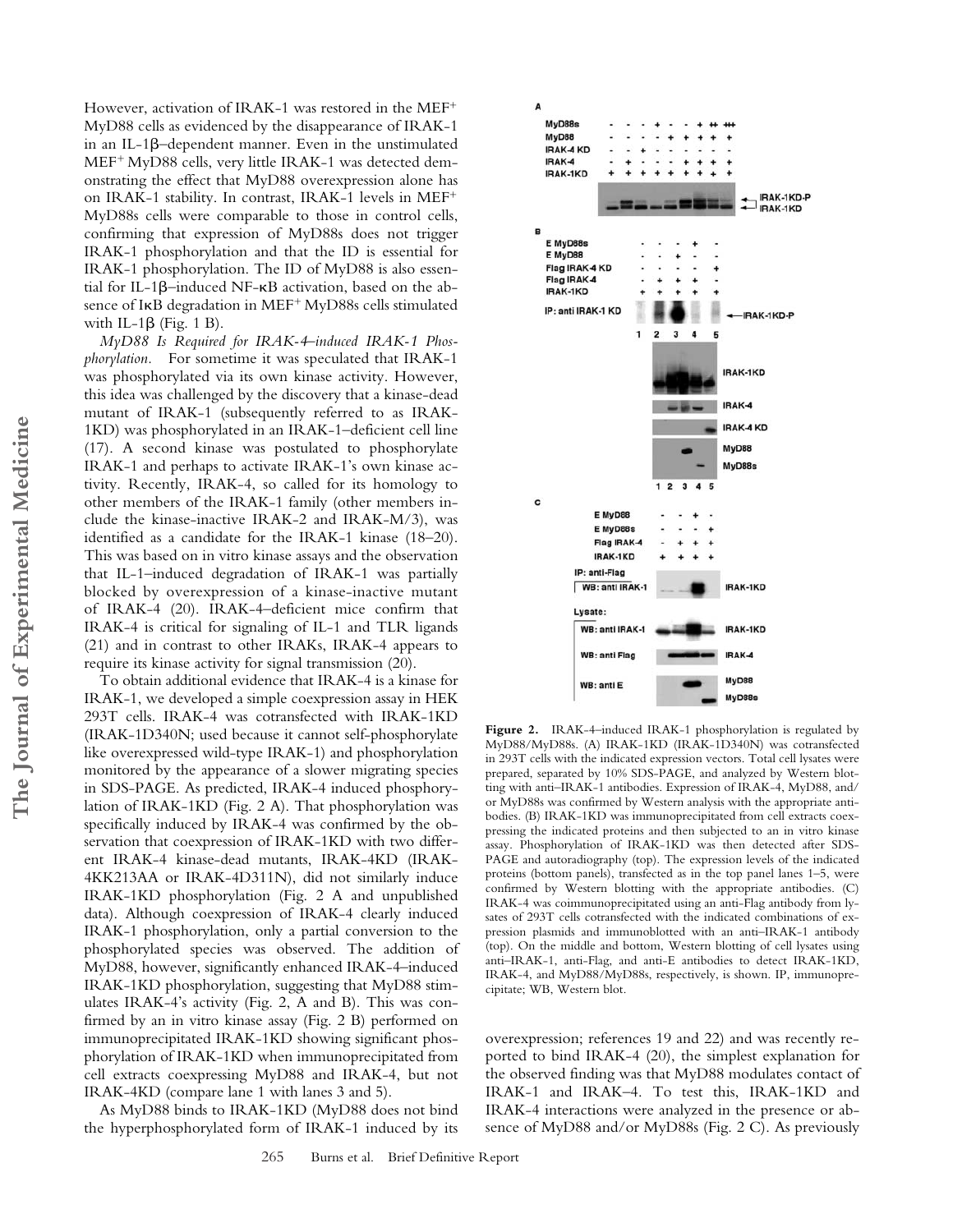reported, IRAK-4 and IRAK-1KD do not directly associate (20). However, the addition of MyD88 but not MyD88s (discussed below) permitted assembly of a complex containing both IRAKs. MyD88 thereby appears to act like a hinge inducing the proximity of IRAK-1 and IRAK-4. Interestingly, phosphorylated IRAK-1 is stably detected together with MyD88, IRAK-1, and IRAK-4, suggesting that MyD88–IRAK-1 interactions are destabilized only after multiple sites are phosphorylated on IRAK-1 (Fig. 2 C).

*MyD88s Blocks IRAK-4–induced IRAK-1 Phosphorylation.* Unlike MyD88, MyD88s does not stimulate IRAK-4–induced IRAK-1KD phosphorylation (Fig. 2, A and B). In fact, in vitro phosphorylation of IRAK-1KD induced by IRAK-4 coexpression was completely inhibited when MyD88s was coexpressed (Fig. 2 B, compare lanes 2 and 4). In addition, MyD88s inhibited MyD88's stimulatory effect on IRAK-4–induced IRAK-1KD phosphorylation in a dose-dependent manner (Fig. 2 A).





**Figure 4.** Model for MyD88/MyD88s regulation of IRAK-4–induced IRAK-1 phosphorylation. On the left, MyD88 links IRAK-1 with IRAK-4-activating NF-KB. IL-1 stimulation of the IL-1Rs induces assembly of a signaling complex containing MyD88 and IRAK-1 and IRAK-4. Dimers of MyD88 bind IRAK-1 and IRAK-4 bringing the respective kinase domains in close association (step 1). This results in the phosphorylation of IRAK-1 by IRAK-4, which in turn likely induces the kinase activity of IRAK-1 leading to its autophosphorylation (step 2). IRAK-4 is depicted activated at the IL-1Rs but this has not been formally demonstrated. Phosphorylated IRAK-1 first binds TNFR-associated factor 6 (not depicted) activating NF--B and then is ubiquitinated (multiple arrows attached to IRAK-1) and degraded. For simplicity, other adaptor molecules such as Tollip have been omitted (12). On the right, inhibition of IL-1 signaling by MyD88s is shown. MyD88s (depicted as a shorter molecule missing the ID) does not interact with IRAK-4. IRAK-4 is not recruited to the IL-1Rs, thereby preventing the association of IRAK-1 and IRAK-4 and thus the phosphorylation of IRAK-1. As a result, there is no NF--B activation.

*MyD88s Does not Bind to IRAK-4 and Blocks Recruitment of IRAK-4 to the IL-1Rs.* To characterize the underlying mechanism by which MyD88s blocks IRAK-1 phosphorylation, we initially analyzed if MyD88 and IRAK-4 associ-

**Figure 3.** MyD88s does not bind IRAK-4 and blocks its recruitment to the IL-1Rs. (A) The left side of the top panel shows that IRAK-4 was coimmunoprecipitated using an anti-VSV antibody from lysates of 293T cells transfected with the indicated expression plasmids, and immunoblotted with an anti-Flag antibody. The middle and bottom panels show Western blotting of immunoprecipitates and cell lysates, respectively, using anti-VSV or anti-MyD88 antibodies. The ride side of the top panel shows that MyD88 was coimmunoprecipitated using an anti-E antibody from lysates of 293T cells cotransfected with the indicated expression plasmids, and immunoblotted with an anti–IRAK-1 antibody. The middle and bottom panels show Western blotting of immunoprecipitates or cell lysates using anti-E (middle) or anti–IRAK-1 (bottom) antibodies. IP, immunoprecipitate; WB, Western blot. (B) HF7c yeast was cotransformed with expression vectors encoding the pGBT9 GAL4 DNA-binding domain fused to various MyD88 deletion mutants (schematically illustrated) and pGAD10 IRAK-4 expressing the GAL4 transcription activation domain fused to full-length IRAK-4. Interaction of the proteins was assessed by  $\beta$  galactosidase expression filter assays.  $++$  indicates strong color development within 60 min of the assay and  $-$  indicates no development of color within 24 h. All pGBT9 fusion proteins were checked for autoactivation and found to be negative. (C) Flag-tagged IL-1Rs were coimmunoprecipitated with anti-Flag antibodies from lysates of 293T cells cotransfected with the indicated expression plasmids and immunoblotted with an anti-Xpress antibody to detect IRAK-4KD association. The same blot was reprobed with anti-Flag, anti-E, and anti– IRAK-1 antibodies to monitor IL-1Rs, MyD88, and IRAK-1KD levels, respectively. Bottom panels show Western blotting of cell lysates using the indicated antibodies.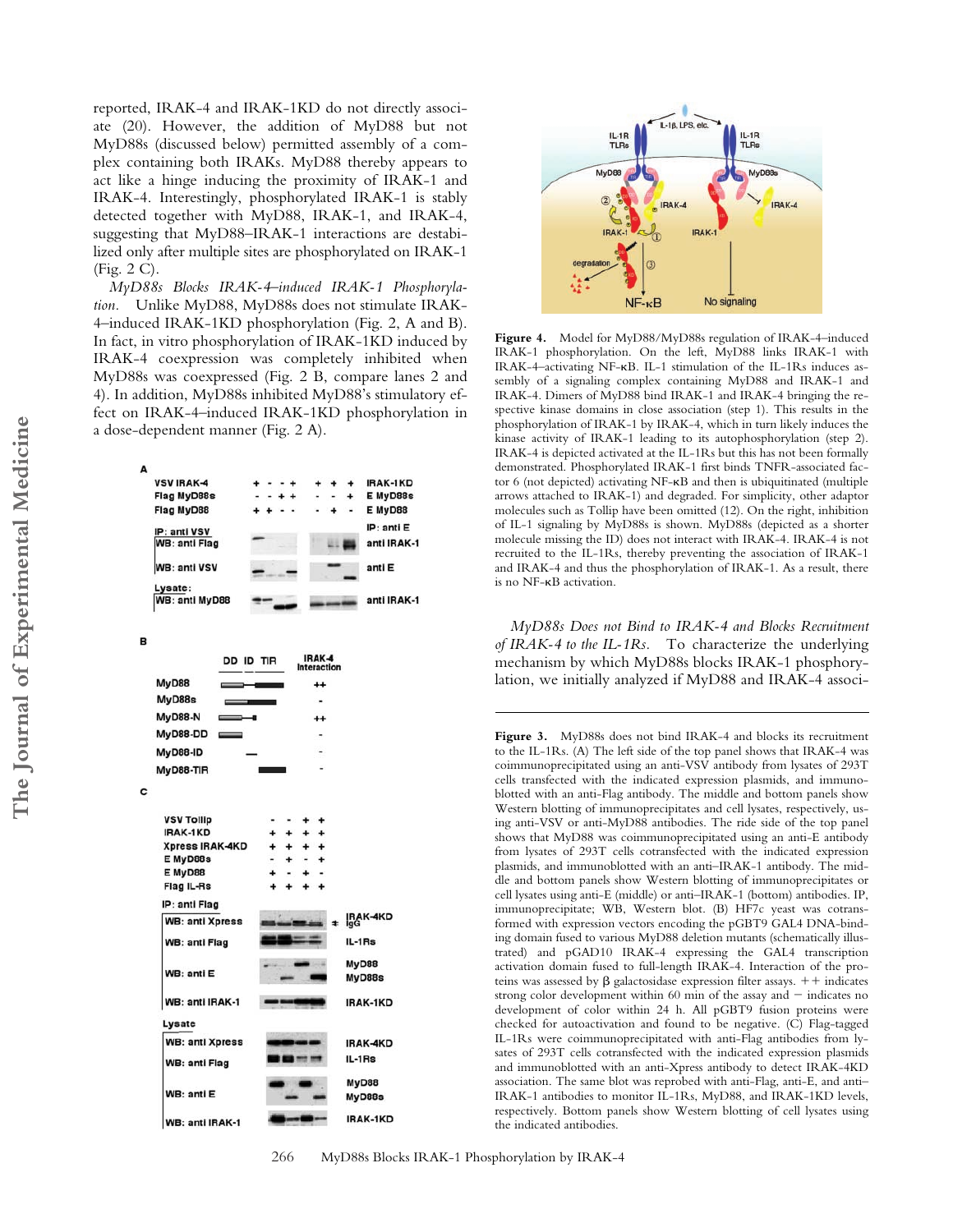ate. We did not expect the contrary, considering that MyD88 binds IRAK-1 primarily through DD–DD interactions (19, 22, and unpublished data). Surprisingly, MyD88s–IRAK-4 complexes were not detected (Fig. 3 A, left), despite the strong association of MyD88s and IRAK-1KD under similar conditions of coimmunoprecipitation (Fig. 3 A, right). Therefore, this suggested that the ID of MyD88 is required for this association with IRAK-4. To confirm this, the precise region of MyD88 mediating its interaction with IRAK-4 was mapped by yeast 2 hybrid and coimmunoprecipitation binding assays (Fig. 3 B and unpublished data). These assays confirm that MyD88 does, and MyD88s does not, interact with IRAK4. However, the ID in itself is insufficient, suggesting that MyD88 interacts with IRAK-4 via a peptide spanning both the ID and adjacent amino acids in the DD (we cannot exclude that the first 17 amino acids of the TIR are important for binding) or that the ID induces a conformation of MyD88, exposing residues in the DD that are critical for interactions between the two proteins.

Taken together, the results described above suggested that MyD88s acts as a negative regulator by its incapacity to bind to IRAK-4 and thus prevents IRAK-4–induced IRAK-1 phosphorylation. IRAK-4 is presumably recruited to the activated IL-1R complex raising the question of whether MyD88s also blocks IRAK-4 recruitment to the activated receptors. To address this question, coimmunoprecipitation of the IL-1Rs with associating proteins (MyD88, IRAK-1KD, and IRAK-4-KD) was performed in the presence or absence of MyD88s and/or Tollip, which we have previously shown to be important for IRAK-1 recruitment to the IL-1Rs (12). More IRAK-4 was found to associate with the IL-1Rs in the presence of Tollip, suggesting that Tollip may also be involved in IRAK-4 recruitment (Fig. 3 C). However, despite Tollip, the presence of MyD88s dramatically inhibited IRAK-4 but not IRAK-1 association with the IL-1Rs (Fig. 3 C).

In summary, we have demonstrated why the ID of MyD88 is critical for the activation of NF-KB. Via this domain, MyD88 plays an active role in the phosphorylation and activation of IRAK-1. Our results are compatible with the following sequence of events (Fig. 4). After their recruitment to the IL-1R–TLR complexes, MyD88, most probably as a dimer (13), binds IRAK-1 and IRAK-4, inducing the close proximity of the IRAK-1 and IRAK-4 kinase domains. This in turn allows IRAK-4 to phosphorylate critical residue(s) in the kinase activation loop of IRAK-1, triggering IRAK-1's own kinase activity. Threonine-387 and Serine-376 are potential phosphorylation sites in the activation loop of IRAK-1 based on the reduced ability of IRAK-4 to phosphorylate short peptides with mutations at these residues (20). Once activated, IRAK-1 likely autophosphorylates residues in its NH<sub>2</sub> terminus resulting in the hyperphosphorylated form detected after stimulation (5, 9). It is this multiphosphorylated form of IRAK-1 that is likely targeted for degradation (10). Under chronic conditions of inflammation or after prolonged exposure to LPS MyD88s is expressed (11). As a result, the

above sequence of events is halted. IRAK-4 is not recruited to the IL-1Rs/TLRs and therefore IRAK-1 is not phosphorylated/activated and as a consequence signal transmission is interrupted. In conclusion, MyD88s acts as a negative regulator of IL-1 $\beta$ /LPS-induced NF-KB activation by preventing IRAK-4's access to its substrate.

Septic shock is characterized by tissue and organ damage resulting from hyperproduction of cytokines. Septic shock survivors have an increased incidence of bacterial infections and suppressed monocyte responses to LPS. This "endotoxin tolerance" is a transient state of LPS refractoriness after the initial, nonlethal exposure to LPS. An understanding of the mechanisms that elicit endotoxin tolerance is critical for unraveling the molecular basis of the septic shock syndrome, yet despite numerous studies these mechanisms remain largely unknown. Recently, it has been suggested that IRAK-3 (IRAK-M) is a key component of this important control system (23). IRAK-3 lacks kinase activity, is only expressed upon prior endotoxin treatment, and blocks TLR-induced signaling. IRAK-3–deficient cells, however, still retain some capacity to develop LPS tolerance, indicating the presence of additional control mechanisms. Aside from the proposed down-regulation of TLR4 (24), MyD88s also appears to be a likely candidate for tolerance induction as the expression of MyD88s is inducible by LPS and TNF (11). Thus, MyD88s and IRAK-3 might both contribute to endotoxin tolerance.

We would like to give special thanks to Dr. S. Akira for MyD88 deficient mice. Also thanks to Filippo Volpe and Barbara Maschera for IRAK-1/KD and Fabio Martinon for providing the EST encoding IRAK-4.

This work was supported by a grant of the Swiss National Science Foundation.

*Submitted: 10 October 2002 Revised: 11 November 2002 Accepted: 14 November 2002*

## **References**

- 1. Croston, G.E., Z. Cao, and D.V. Goeddel. 1995. NF-kappa B activation by interleukin-1 (IL-1) requires an IL-1 receptor-associated protein kinase activity. *J. Biol. Chem.* 270: 16514–16517.
- 2. Cao, Z., W.J. Henzel, and X. Gao. 1996. IRAK: a kinase associated with the interleukin-1 receptor. *Science.* 271:1128– 1131.
- 3. Kanakaraj, P., P.H. Schafer, D.E. Cavender, Y. Wu, K. Ngo, P.F. Grealish, S.A. Wadsworth, P.A. Peterson, J.J. Siekierka, C.A. Harris, et al. 1998. Interleukin (IL)-1 receptor–associated kinase (IRAK) requirement for optimal induction of multiple IL-1 signaling pathways and IL-6 production. *J. Exp. Med.* 187:2073–2079.
- 4. Swantek, J.L., M.F. Tsen, M.H. Cobb, and J.A. Thomas. 2000. IL-1 receptor-associated kinase modulates host responsiveness to endotoxin. *J. Immunol.* 164:4301–4306.
- 5. Li, X., M. Commane, Z. Jiang, and G.R. Stark. 2001. IL-1 induced NFkappa B and c-Jun N-terminal kinase (JNK) activation diverge at IL-1 receptor-associated kinase (IRAK). *Proc. Natl. Acad. Sci. USA.* 98:4461–4465.

267 Burns et al. Brief Definitive Report